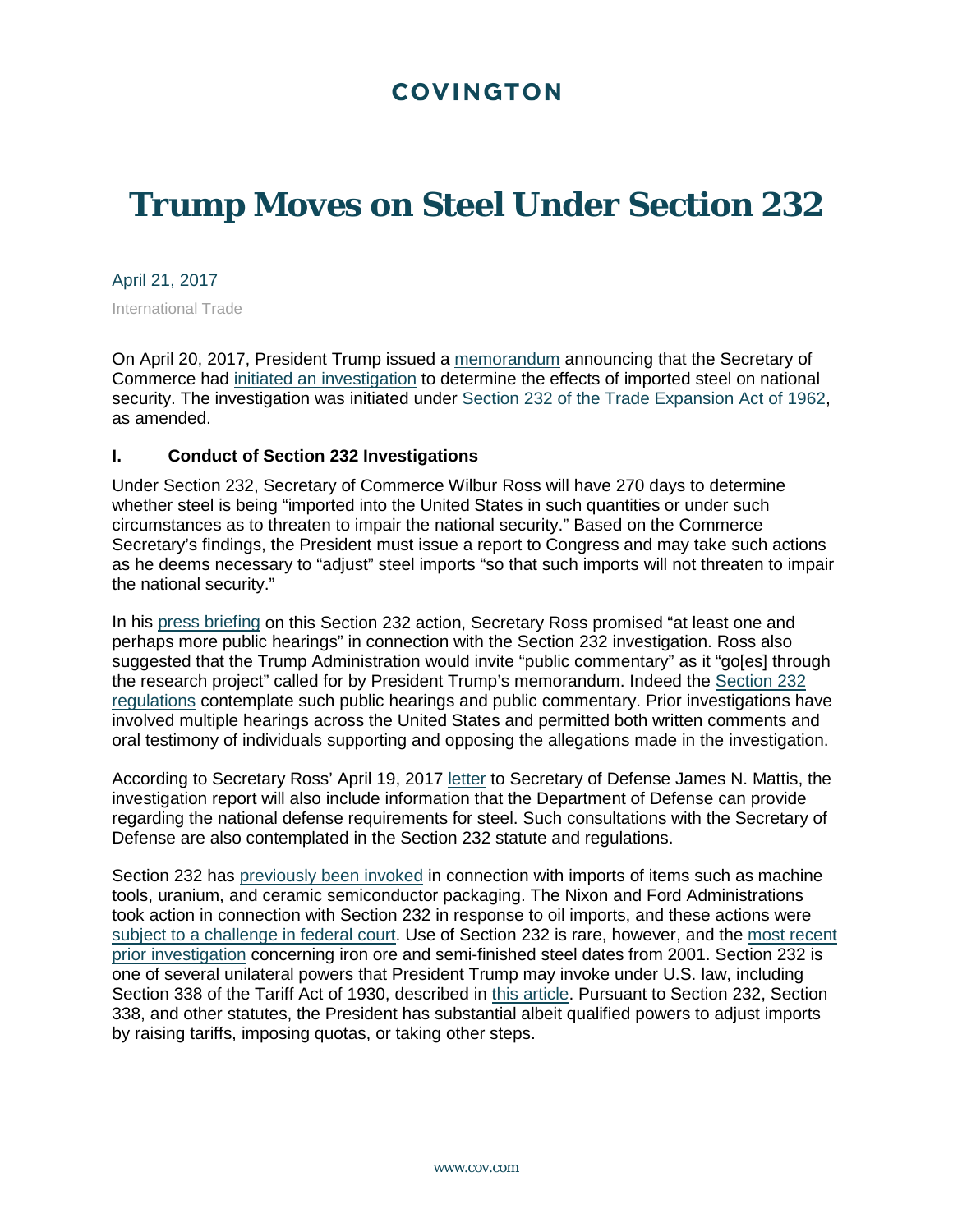#### **II. Trump's Prior Statements and Actions on Global Steel Issues**

Yesterday's action was foreshadowed by numerous statements by President Trump during his campaign for president. As Secretary Ross noted in his [press briefing](https://www.whitehouse.gov/the-press-office/2017/04/20/press-briefing-secretary-commerce-wilbur-ross-memorandum-regarding) on the Section 232 action, candidate Trump asserted that "[f]oreign nations are dumping vast amounts of steel all over the United States," and stated that this action was "essentially . . . killing our steel workers and steel companies." Candidate Trump also promised to "put new American steel into the spine of this country" as part of a general America-first agenda.

The initiation of this Section 232 investigation is only the most recent action that the Trump Administration has taken with respect to trade issues in steel and other raw materials. Just a few days into his presidency, on January 24, 2017, President Trump issued a [Memorandum](https://www.whitehouse.gov/the-press-office/2017/01/24/presidential-memorandum-regarding-construction-american-pipelines)  [Regarding Construction of American Pipelines](https://www.whitehouse.gov/the-press-office/2017/01/24/presidential-memorandum-regarding-construction-american-pipelines) that required the Secretary of Commerce to develop a plan to use American material and equipment—including steel—"to the maximum extent possible and to the extent permitted by law" for all new, retrofitted, repaired, or expanded pipelines. Although President Trump issued a [Memorandum Regarding Construction of the](https://www.whitehouse.gov/the-press-office/2017/01/24/presidential-memorandum-regarding-construction-keystone-xl-pipeline)  [Keystone XL Pipeline](https://www.whitehouse.gov/the-press-office/2017/01/24/presidential-memorandum-regarding-construction-keystone-xl-pipeline) on the same day, administration officials later [acknowledged](https://www.whitehouse.gov/the-press-office/2017/03/03/press-gaggle-principal-deputy-press-secretary-sarah-sanders-en-route) that this pipeline would not be built using American steel.

### **III. Previous U.S. Action on Global Steel Issues**

The Obama Administration also sought to address global steel trade issues. Last November, U.S. government officials discussed steel issues with their Chinese counterparts during the [U.S.-China Joint Commission on Commerce and Trade](https://ustr.gov/about-us/policy-offices/press-office/fact-sheets/2016/november/us-fact-sheet-27th-us-china-joint) ("JCCT") meetings in Washington, D.C. A [press report](https://ustr.gov/about-us/policy-offices/press-office/fact-sheets/2016/november/us-fact-sheet-27th-us-china-joint) of that November 21-23 meeting states that "[e]xcess capacity and structural problems in steel and other industries is a global challenge which requires collective responses." Pursuant to these JCCT discussions, the [Global Forum on Steel Excess Capacity](https://ustr.gov/about-us/policy-offices/press-office/press-releases/2016/december/statement-secretary-pritzker-and) was launched in December 2016.

Even before the JCCT, U.S. agencies had engaged in fact-finding with respect to global steel trade issues. In April 2016, U.S. agencies convened [public hearings](https://www.commerce.gov/news/secretary-speeches/2016/04/us-secretary-commerce-penny-pritzker-highlights-urgent-actions) concerning "Policy Recommendations on the Global Steel Industry Situation and the Impact on U.S. Steel Industry and Market." The United States has also engaged internationally on steel capacity issues. On April 11, 2016, [the U.S., Canada, and Mexico released a joint statement](http://trade.gov/press/press-releases/2016/north-american-governments-call-for-effective-and-immediate-commitments-to-address-global-steel-excess-capacity-041116.asp) calling for effective and immediate commitments to address "global steel excess capacity." Shortly thereafter, on April 18, 2016, [the Belgian government and the OECD hosted a meeting](http://www.oecd.org/newsroom/high-level-meeting-on-excess-capacity-in-steel-sector.htm) in Brussels of senior officials and private sector representatives from the U.S., China, and around 30 other countries to address excess capacity in the steel sector. The United States has also been party to numerous [steel-related disputes at the World Trade Organization.](https://www.wto.org/english/tratop_e/dispu_e/dispu_subjects_index_e.htm)

\* \* \*

In his April 20 memorandum, President Trump observed that existing efforts to address global steel trade issues had "little meaningful effect" and that these actions had "not substantially alleviated the negative effects" on the American steel industry. While it remains to be seen what actions the Administration might ultimately take pursuant to the findings of the Section 232 investigation, the Administration's invocation of this rarely used trade tool further suggests the Administration's interest in "Buy America" strategies.

#### **COVINGTON**